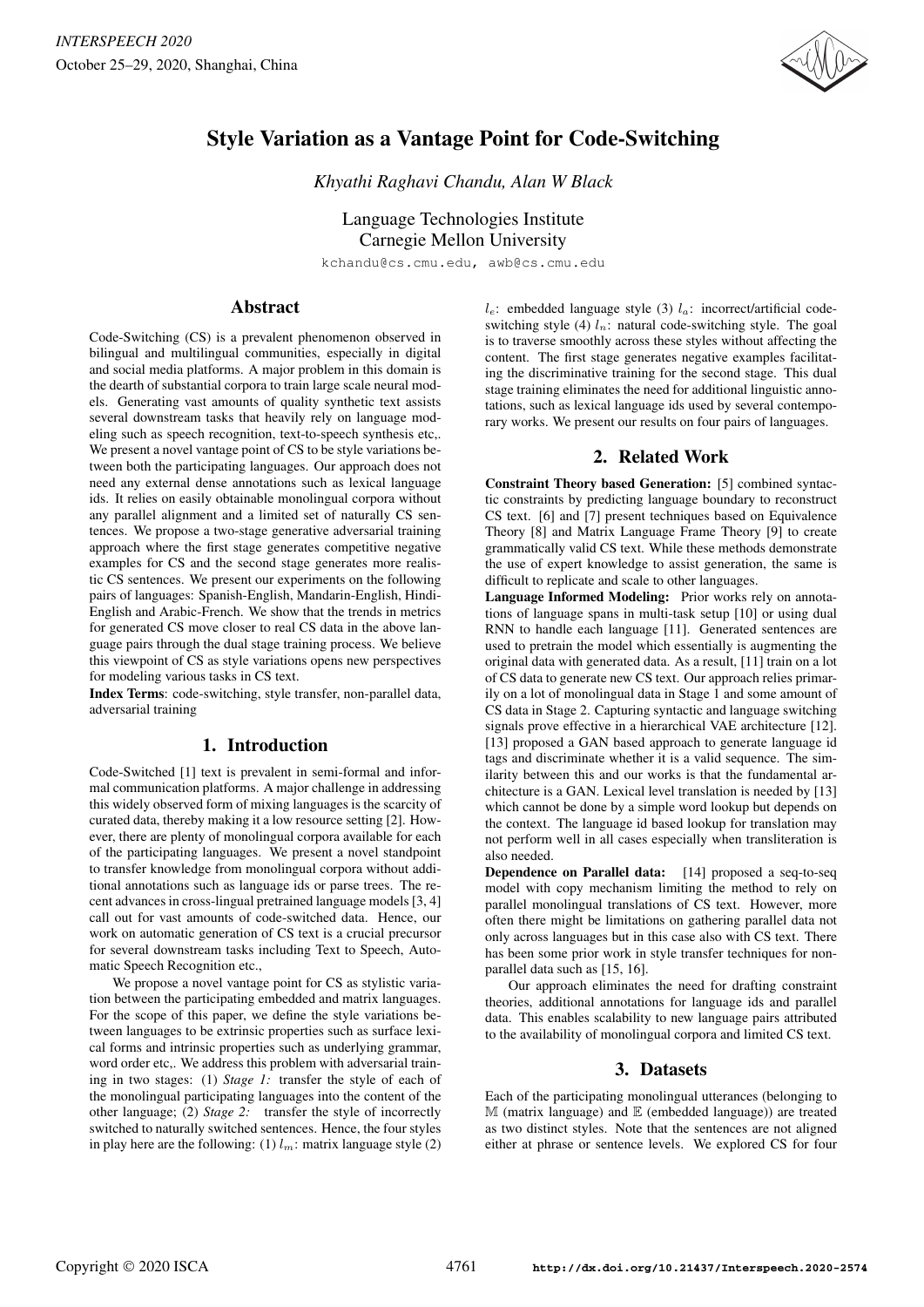

Figure 1: *Transformer based GAN architecture for generating CS text. Note: The same architecture is used for two stages. Matrix language sentence is the embedding of the text and language encoding is the embedding of the language.*

language pairs as presented in Table 1.

The reasons behind selecting these language pairs are multi-step. We select Hinglish and Spanglish since they are widely spoken. The usage of Hindi in Hinglish is commonly romanized, bringing in a new cross-script variety. Spanglish and Hinglish thus have very close scripts as opposed to Mandarin-English where the scripts are different. While the word order for English, Spanish, Mandarin and French is subject-verb-object (SVO), the same for Hindi is subject-object-verb (SOV) and Arabic is verb-subject-object (VSO). These differences facilitate the stylistic attributes to the mixing of these languages.

| Language | <b>Monolingual</b><br>(Stage 1) | <b>Code-Switched</b><br>(Stage 2) |
|----------|---------------------------------|-----------------------------------|
| Spanish  | $[17]$                          | [18]                              |
| English  | [19]                            |                                   |
| Mandarin | [20]                            | [21]                              |
| English  | [19]                            |                                   |
| Hindi    | $\overline{1221}$               | [22]                              |
| English  | [22]                            |                                   |
| Arabic   | [23]                            | [24]                              |
| French   | [25]                            |                                   |

Table 1: *Monolingual and Code-Switched Datasets used for training Stage 1 and Stage 2*

### 4. Model Description

The two problems we address are repealing the need for annotations (such as language id) on CS data and maximizing the utilization of monolingual data. Both the issues are addressed using a two stage generative adversarial training paradigm with a transformer based autoencoder. Unavailability of parallel sentences is tackled by preserving semantics of the original sentence of one language and mixing the attributes of the other language without disentangling the representation into these two properties. Following are the two stages involved:

Stage 1: The embedded and matrix languages are mixed in arbitrary ways to generate CS text. This stage simply uses the corpora from each language as an individual style.

Stage 2: The sentences generated after Stage 1 were not supervised via any real CS sentences. Hence, they are used as negative examples (with style  $l_a$ ) against limited amount of CS text (with style  $l_n$ ) to generate naturally switched sentences.

The model architecture remains same for both stages except for variation in training data. Figure 1 presents our GAN setup for Stage 1. The following subsections present the flow of our model by instantiating for Stage 1 for readability. The same process is applied for Stage 2 with the difference of using positive and negative examples of CS sentences.

#### 4.1. Generator

The generator  $(G_\theta)$  in our architecture comprises of transformer based encoder and decoder. In Stage 1, our transformer encoder takes in the matrix language sentence ( $s_m \in \mathbb{M}$ ) along with the matrix language encoding or style  $(l_m)$  and produces a latent representation  $(z_{m,m})$ .

$$
z_{m,m} = TransEnc(s_m, l_m) \forall s_m \in \mathbb{M} \tag{1}
$$

We use this  $z_{m,m}$  along with the original matrix language sentence  $s_m$  and the matrix language encoding  $l_m$  to reconstruct the original sentence  $s_m$ . Greedy decoding is performed that uses argmax which is non-differentiable to compute the loss for reconstructing the original sentence  $(L_{G_{\theta}(matrix)}).$ 

$$
L_{G_{\theta}(matrix)} = -\sum_{s_m \in \mathbb{M}} log(Pr(s_m|s_m, l=m)) \quad (2)
$$

Next, the same matrix language sentence  $s_m$  is considered along with the embedded language encoding  $l_e$  to produce a latent representation  $(z_{m,e})$ .

$$
z_{m,e} = TransEnc(s_m, l_e) \forall s_m \in \mathbb{M}
$$
 (3)

This  $z_{m,e}$  is used to reconstruct the original sentence  $s_m$ . This means that the model is attempting to reconstruct the content of the original sentence while varying the style i.e, language encoding. The loss corresponding to this reconstruction is  $(L_{G_{\theta}}(embed)).$ 

$$
L_{G_{\theta}(embedded)} = -\sum_{s_m \in \mathbb{M}} log(Pr(s_m|s_m, l = e)) \quad (4)
$$

Similarly, corresponding counterparts using  $z_{e,e}$  and  $z_{e,m}$ are generated.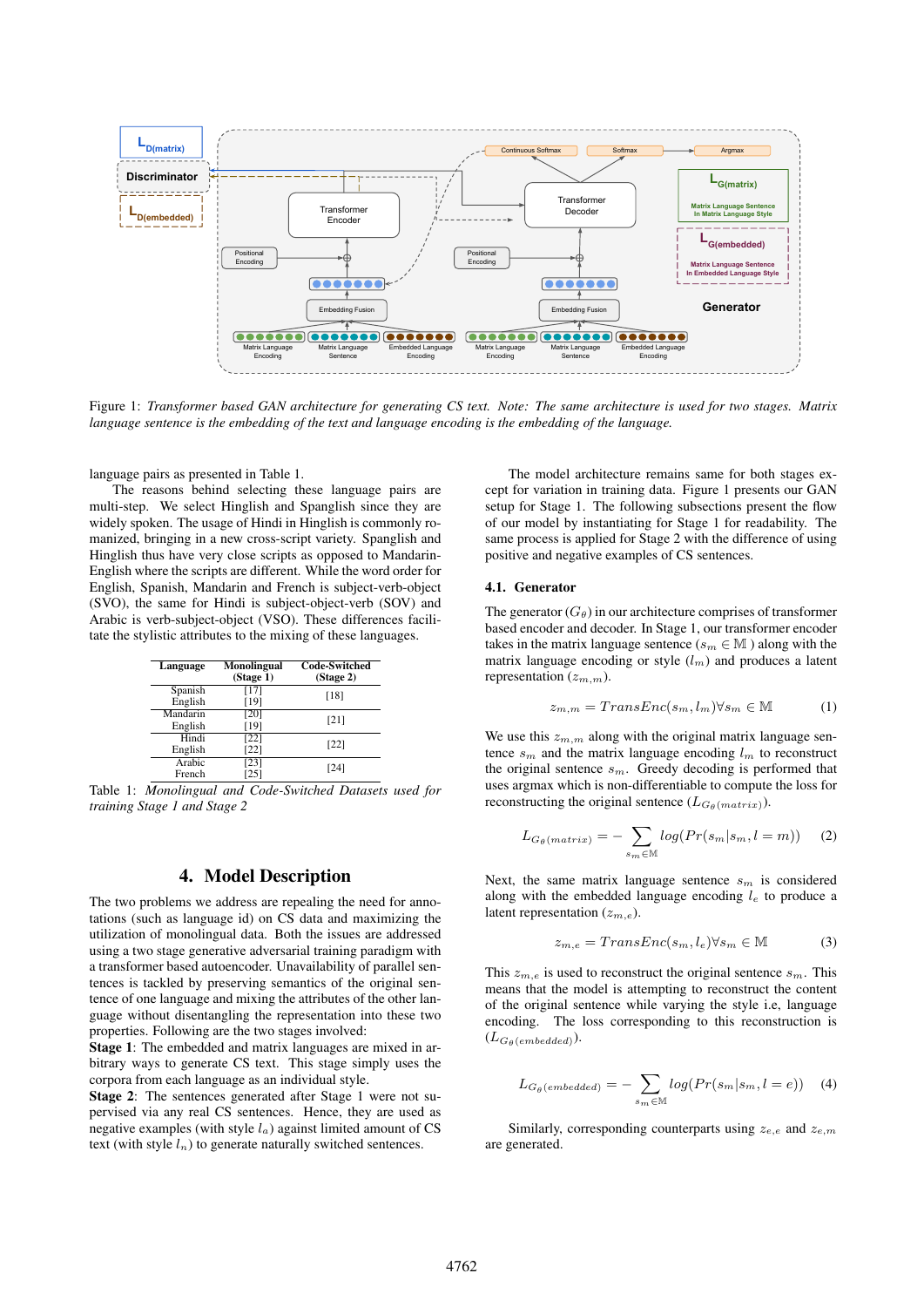

Figure 2: *Trends in metrics for evaluating the generation of CS text for four language pairs in dual stage training. The dotted line of each color benchmarks the corresponding metric for real CS data.*

#### 4.2. Discriminator

The discriminator  $(D_{\phi})$  is a classifier that predicts whether the current distribution is closer to the original latent space or the generated latent space. The purpose of generator reconstructing the original sentence  $s_m$  with matrix language encoding  $l_m$ (contributing to  $L_{G_{\theta}(matrix)}$ ) is solely to make sure that the generator is retaining the content of the original sentence, and has no contribution towards training the discriminator. On the other hand, the generation of the sentence  $s_m$  with embedded language encoding  $l_e$ , say  $s_{m,e}$  essentially establishes our end goal. In the GAN architecture, we now have two choices i.e, sampling a sentence from: (1) original distribution  $s_{m,m}$  i.e, the matrix language sentence with the matrix language encoding or (2) distribution from the generator  $s_{m,e}$  i.e, the matrix language sentence with the embedded language encoding. The positive examples to train the discriminator come from real sentences which are trained by maximizing the probability for predicting that it belongs to label *m*.

$$
L_{D_{\phi}(matrix)} = -\sum log(Pr(m|z_{m,m}, l=m))
$$
 (5)

A crucial problem for training GANs in text domain is the non-differentiable function of argmax that is performed in decoding. There are three prominent solutions to address this problem including REINFORCE [26], Gumbel-Softmax [27], manipulating the latent space. We proceed with the third option by performing a continuous softmax of the words, thus eliminating the need to perform argmax. Let the vocab size be  $\mathcal V$  and the embedding dimension be  $H$ . Instead of discretely making a selection of the embedding over the vocabulary space to select each word, we perform continuous softmax. The final softmax layer in decoder provides us with a vector of size  $1 \times V$ . Multiplying this with the embedding weights ( $V \times H$ ) results in  $1 \times H$ vectors for each word. Note that in the case of argmax, we make a discrete selection of the word, whereas, in the case of continuous softmax, we arrive at a soft representation of the weighted combination of properties of the words across different words in the vocabulary. Therefore the latter does not enforce this soft representation to be a word. This partially decoded representation now passes through the transformer encoder to arrive at a latent representation to be fed into the discriminator and the overall training objective are:

$$
L_{D_{\phi}(embedded)} = -\sum log(Pr(e|z_{m,e}, l = e)) \qquad (6)
$$

$$
\min_{\theta} \max_{\phi} \mathbb{E}_{\mathbf{x} \sim \mathbf{p}_{data}}[log \mathbf{D}_{\phi}(\mathbf{x})] + \mathbb{E}_{\mathbf{z} \sim p(\mathbf{z})}[log (1 - \mathbf{D}_{\phi}(\mathbf{G}_{\theta}(\mathbf{z}))]
$$

#### 4.3. Dual Stage Training Setup:

The task of generating CS text not only entails mixing languages but also mixing them appropriately. This means that our discriminator performs two tasks of discriminating between: (1) the participating languages, owing to the asymmetry between their interactions, such as matrix and embedded languages (Stage 1) and (2) incorrectly and correctly switched languages (Stage 2). Hence we dissolve the training procedure into two stages with dedicated objectives.

In Stage 1, the sentences from  $s_m \in \mathbb{M}$  are transferred to the style of  $l_e$  ( $s_{m,e}$ ). At any given point of time, there is only one sentence and one language style that is encoded as presented in equations 1 and 3. We conflated this information while presenting in Figure 1. For example, let the subscript 'r' be reconstructed sentence from an original source sentence. In addition to the sentence, there is one style that is taken as input. This style could be either (only one among)  $l_m$  or  $l_e$  styles which is encoded. Let the source and the matrix language styles be  $s<sub>m</sub>$  and  $s<sub>e</sub>$  respectively. The discriminator labels the following representations in the corresponding ways: (i) Label 0: (a)  $s_m$ with  $l_m$  style; (b) 's'<sub>mr</sub> with  $l_m$  style; (ii) Label 1: (a) s<sub>e</sub> with  $l_e$  style; (b) ' $s'_{er}$  with  $l_e$  style; In this way, we train a model to generate  $s_{m,e}$  and  $s_{e,m}$  which are matrix language sentences in the embedded language style and embedded language sentences in the matrix language style. Since there is no supervision from naturally CS sentences, we delegate this responsibility to the Stage 2 of training with the same architecture. We used  $s_{m,e}$  as negative examples of CS sentences for Stage 2 of training. We have also experimented with a random subset of  $s_{m,e}$  and  $s_{e,m}$ as negative examples. This performed worse than the former setting since  $s_{m,e}$  has the underlying grammatical structure of M, thereby generating stronger negative examples for adversarial training. In Stage 2, the negative examples generated from Stage 1 belongs to incorrect or artificial CS style  $(l_a)$  because the words are mixed arbitrarily from both the languages. The style from real CS data is the real or natural CS style  $(l_n)$  in which we want to finally generate CS text. The same model is trained in the same way described above again with these two styles in this second stage. Note that the training objective is also the same in the second stage as the first stage. The goal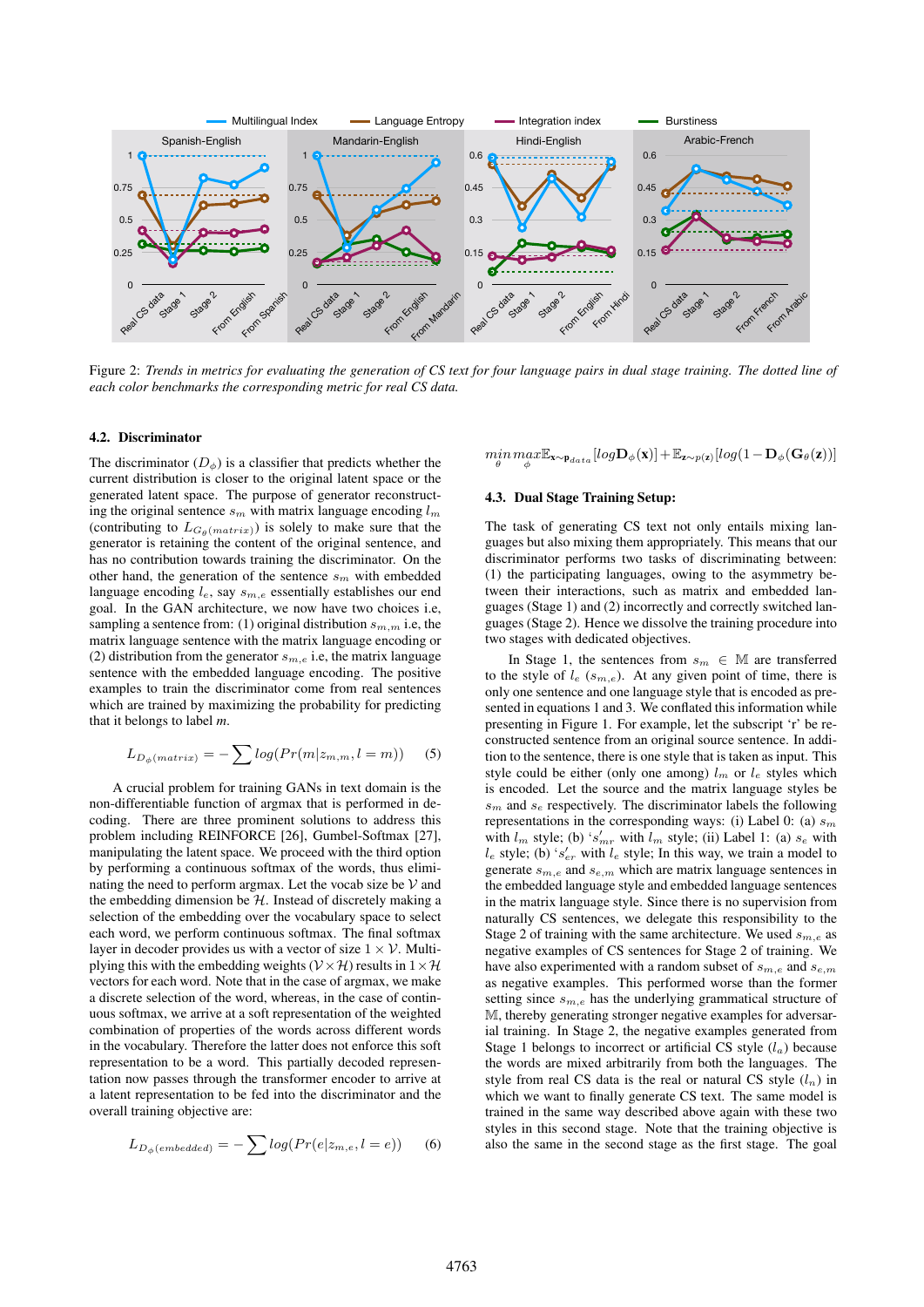of the first stage is to generate robust negative examples of CS style to train the model in the second stage.

Hyperparameter setup: We used 3 layers of transformer encoders and decoders with a maximum sequence length of 45 words. The word embedding dimension is 256 with 300 iterations of pre-training the generator before training our GAN. In Stage 1, there is minimal overlap of vocabulary between the languages. This is in contrary to data in typical style transfer datasets which have overlapping vocabulary spaces. Hence the discriminator learns much faster than generator in our case. To combat this, the learning rate in Stage 1 for the generator is 1e-3 and the discriminator is 1e-4. For Stage 2, the generator and discriminator are initialized with models learnt in Stage 1 thereby transferring the knowledge of each of the languages. However, to quickly adapt to the parameter space of Stage 2, we use slanted triangular learning rate [28] with a short linear increase period followed by longer decay period. Adam optimizers are used throughout the model. We plan to release our code, models and generated samples upon acceptance.

### 5. Evaluation

We present our results on four pairs of languages from Table 1. We evaluate trends in different metrics of CS proposed by [29] in our dual stage training. Consolidated results are presented in Figure 2. Metrics that we look into are *multilingual-index*, *language entropy*, *integration-index* and *burstiness*. In Figure 2, 'Stage 1' contains generated sentences  $s_{m,e}$ . The model learnt in Stage 2 has options to generate from negative examples or original text of each language as source. 'Stage 2' contains sentences generated using negative examples from Stage 1 as source. Similarly, 'From <*lang>*' uses the corresponding language as source to transfer style to real CS. We observe that the metrics move closer to real CS in 'Stage 2' as compared to 'Stage 1'. Within 'Stage 2', metrics are closer to real CS data when the source text belongs to M in comparison to E or  $s_{m,e}$ from Stage 1. We plan to explore properties of syntactic and semantic mixing in each stage in our future work.

#### 5.1. Human Evaluation

We conduct human evaluation in the form of preference testing between groups of sentences with 10 human subjects for generated Hinglish each with 10 batches of sentences. Each batch has 2 sets of sentences (each set having 5 sentences). The first set is from Stage 1 and the second set is from Stage 2 which are jumbled randomly. The preference testing is done at the set level. We ask the human evaluators to select a set that *'seems more natural'*. The instances are grouped lengthwise i.e, among 10 instances: *short-length* in the range of 3-5 words (2 sets), *medium-length* in the range of 6-10 words (5 sets), *long-length* in the range of 11-15 words (3 sets).

Overall, the sentences generated from Stage 2 are preferred 74% of the times. Dissecting them length wise Stage 2 is preferred 60% in short-length, 84% in medium-length and 67% in long-length. This shows that, though Stage 2 generation is clearly preferred for all ranges of sentence lengths, it is better in generating longer sentences in comparison to shorter sentences.

#### 5.2. Qualitative Analysis

The following are some of the common forms of errors observed in the generated text for Hinglish when trained on the blogging data collected from [10] on which similar trends in results from Hinglish in Fugure 2 were observed.

• *Gender Disagreement:* For instance, consider the sentence 'kyunki ye scam bhi ho sakti hai' (Meaning: because this can also be a scam). The gender of the direct object which is 'scam' should agree with the inflection of the verb 'sakti'. Hence this should have been 'sakta'. The gender of the word 'scam' (which is a borrowed word from embedded language English) is unknown in the matrix language, so it would be presumed to be masculine. But this sentence used a feminine verb phrase.

• *Incorrect Case markers:* 'agar aap bhi ye post pasand aaye toh aap puch sakte hai' (Meaning: If this post is pleasing to you also, then you can ask). The words 'to you' is supposed to be in dative case which is 'aap ko' in the first clause of the sentence. However 'aap' which is in the nominative case is generated.

• *Semantically incorrect - random mixing:* Sometimes, the model also generates completely random mix of words. For instance, this is one of the sentence from the output: 'am bahut hi achchi jankari aapko pata hi hoga' (Loosely Translated Meaning: very good information you must be knowing). The sentence does not convey a coherent meaning. The word order of the sentence is also jumbled and does not strictly belong to either of the matrix or the embedded languages.

• *No mixing:* In some cases, the entire sentence is built from words belonging to the same language. For instance, 'the best way to improve your application for the reasons listed below'. • *Incorrect sub-word mixing:* Though the incorrect case markers and gender disagreement are syntactic errors, this seems to happen due to the modeling at word level. Sub-word level modeling of text is a promising direction to address this error category especially for morphologically rich languages.

The category of first two error types described above are syntactic. Our current model is purely data driven from the surface forms. This motivates the utility of inducing syntax while generation. This also encourages the case to model sub-word level modeling especially for morphologically rich languages. The semantically incorrect sentences seem to be generated due to random mixing of the words from both the languages. The loosely translated meaning of the sentence is not utterly senseless but when framed in CS fashion does not make sense. In addition, there is an inherent challenge while dealing with multiple datasets that lead upto domain variation. For instance, the vocabulary or the style on social media platforms such as Twitter is very different from the domain of conversations. Although we have carefully selected the datasets to belong to similar domains, this might often not be feasible which invites the domain invariant modeling of text.

### 6. Conclusion

We present a novel perspective of viewing CS as style variants between participating languages. We believe this viewpoint opens new avenues for dealing with mixed language text. The main contributions of the paper are threefold. Firstly, we eliminate the need for explicit language identification using two stage adversarial training. Secondly, our approach transfers from bountiful monolingual resources and relies on limited CS data to generate new CS sentences. Thirdly, we present our experiments on dual stage transformer based GAN model for generating four pairs of CS languages: Spanish-English, Mandarin-English, Hindi-English and Arabic-French. In future, we would like to compare the performance of this technique with other style transfer models and also explore the possibility of end-toend training of both the stages. We are also continuing working on utilizing the generated data to pre-train models to perform downstream tasks.